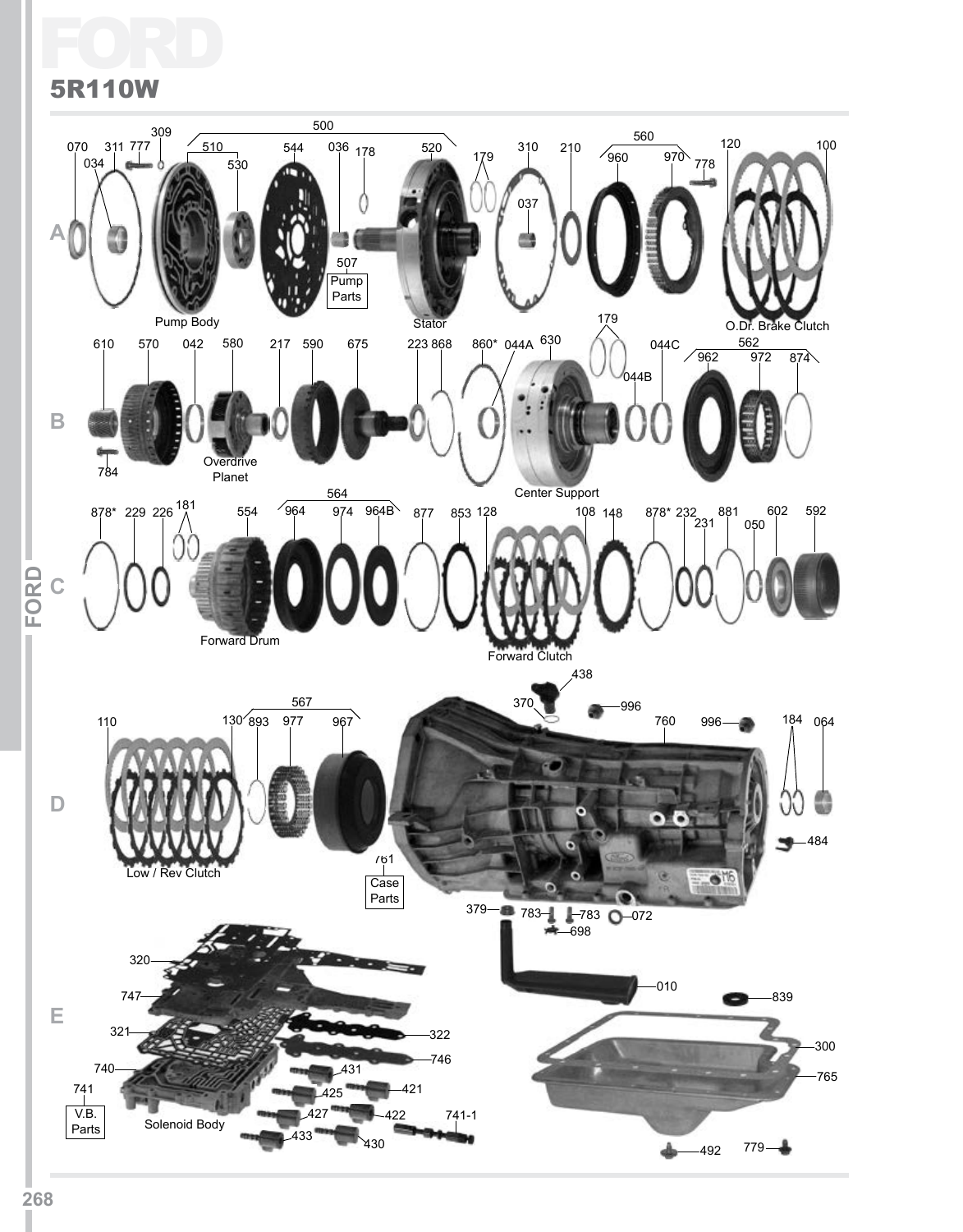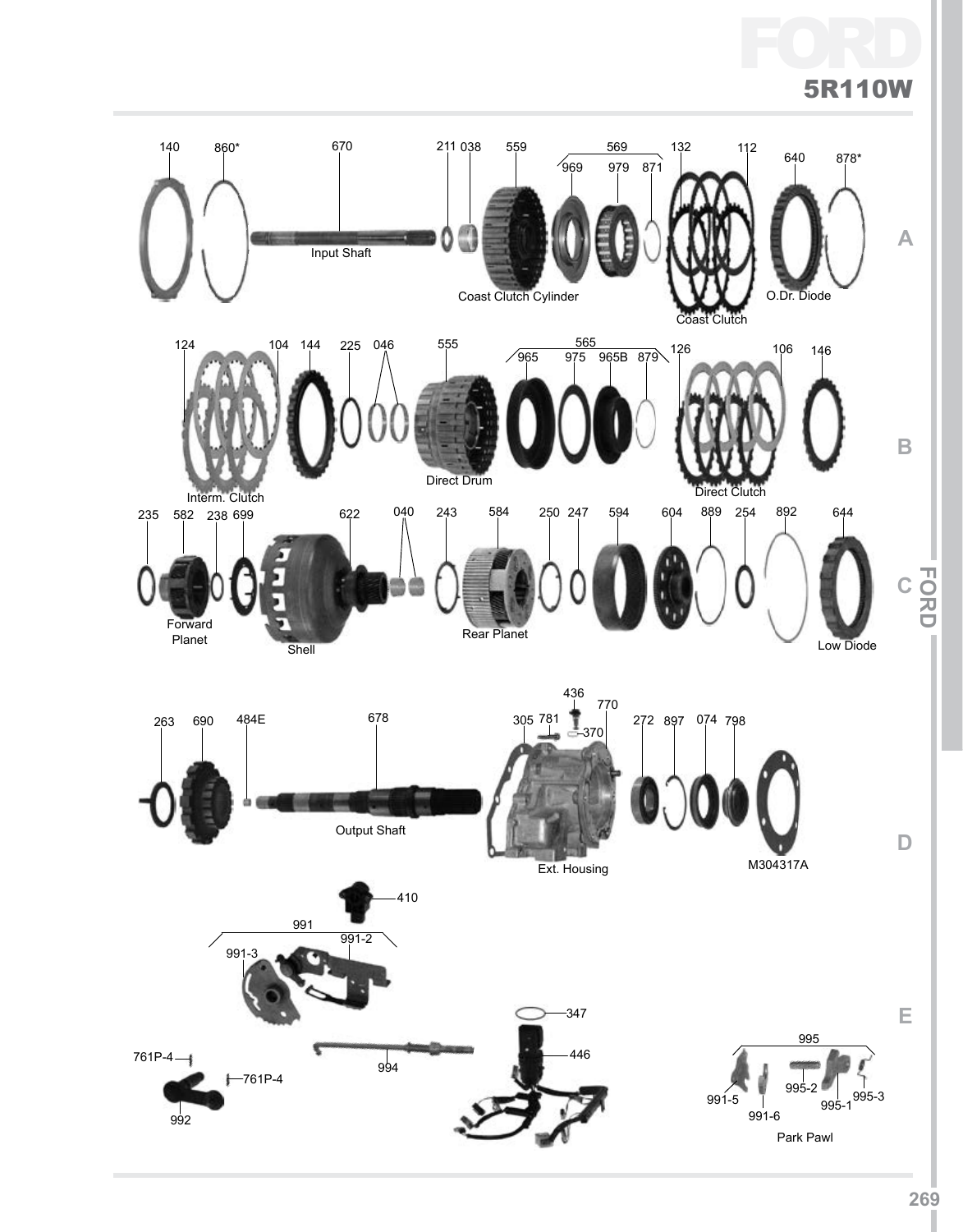

|       | <b>5R110W</b> |                                        |     |      |
|-------|---------------|----------------------------------------|-----|------|
|       | ILL# Part#    |                                        | QTY | REF# |
|       |               | <b>OVERHAUL KITS &amp; PISTON KITS</b> |     |      |
|       |               |                                        |     |      |
|       |               |                                        |     |      |
|       |               | <b>MASTER L/STEEL KITS</b>             |     |      |
|       |               |                                        |     |      |
|       |               |                                        |     |      |
|       |               |                                        |     |      |
|       |               | <b>MASTER W/STEELS KITS</b>            |     |      |
|       |               |                                        |     |      |
|       |               |                                        |     |      |
|       |               |                                        |     |      |
|       |               |                                        |     |      |
|       |               | <b>FILTERS</b>                         |     |      |
|       |               |                                        |     |      |
|       |               |                                        |     |      |
|       |               |                                        |     |      |
|       |               |                                        |     |      |
|       |               | <b>BUSHINGS</b>                        |     |      |
|       |               |                                        |     |      |
|       |               |                                        |     |      |
|       |               |                                        |     |      |
|       |               |                                        |     |      |
|       |               |                                        |     |      |
|       |               |                                        |     |      |
|       |               |                                        |     |      |
|       |               |                                        |     |      |
|       |               |                                        |     |      |
| 050   |               |                                        |     |      |
|       |               |                                        |     |      |
|       |               |                                        |     |      |
|       |               | <b>METAL CLAD SEALS</b>                |     |      |
|       |               |                                        |     |      |
|       |               |                                        |     |      |
|       |               |                                        |     |      |
|       |               | <b>FRICTIONS</b>                       |     |      |
|       |               |                                        |     |      |
|       |               |                                        |     |      |
|       |               |                                        |     |      |
|       |               |                                        |     |      |
| $106$ |               |                                        |     |      |
|       |               |                                        |     |      |
|       |               |                                        |     |      |
|       |               |                                        |     |      |
|       |               |                                        |     |      |
|       |               |                                        |     |      |
|       |               |                                        |     |      |
|       |               | <b>STEELS</b>                          |     |      |
|       |               |                                        |     |      |
| $124$ |               |                                        |     |      |
|       |               |                                        |     |      |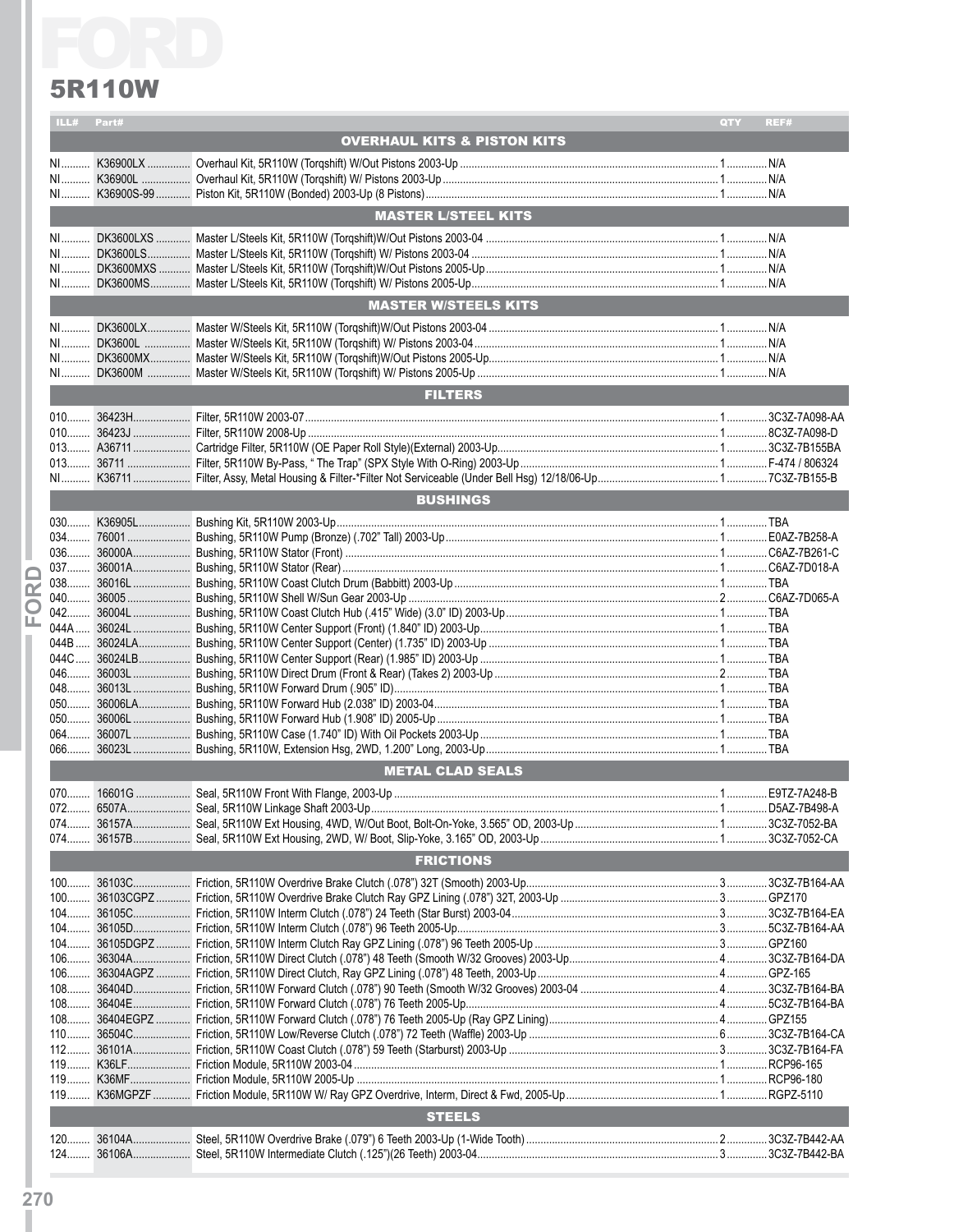

| ILL# Part# |                                        | QTY | REF# |
|------------|----------------------------------------|-----|------|
|            |                                        |     |      |
|            |                                        |     |      |
|            |                                        |     |      |
|            |                                        |     |      |
|            |                                        |     |      |
|            |                                        |     |      |
| $132$      |                                        |     |      |
|            |                                        |     |      |
| $139$      |                                        |     |      |
|            | <b>PRESSURE PLATES</b>                 |     |      |
|            |                                        |     |      |
|            |                                        |     |      |
|            |                                        |     |      |
|            |                                        |     |      |
|            |                                        |     |      |
|            |                                        |     |      |
|            |                                        |     |      |
| $146$      |                                        |     |      |
|            |                                        |     |      |
|            |                                        |     |      |
|            | <b>VALVE BODY KITS</b>                 |     |      |
| $165$      |                                        |     |      |
| $169$      |                                        |     |      |
|            | <b>SEALING RINGS</b>                   |     |      |
|            |                                        |     |      |
|            |                                        |     |      |
|            |                                        |     |      |
| 179        |                                        |     |      |
|            |                                        |     |      |
|            |                                        |     |      |
|            |                                        |     |      |
|            |                                        |     |      |
|            | <b>WASHERS &amp; BEARINGS</b>          |     |      |
|            |                                        |     |      |
|            |                                        |     |      |
|            |                                        |     |      |
|            |                                        |     |      |
|            |                                        |     |      |
|            |                                        |     |      |
|            |                                        |     |      |
|            |                                        |     |      |
|            |                                        |     |      |
|            |                                        |     |      |
|            |                                        |     |      |
|            |                                        |     |      |
|            |                                        |     |      |
|            |                                        |     |      |
|            |                                        |     |      |
|            |                                        |     |      |
|            |                                        |     |      |
|            |                                        |     |      |
|            |                                        |     |      |
|            |                                        |     |      |
|            |                                        |     |      |
|            |                                        |     |      |
|            |                                        |     |      |
|            | <b>GASKETS &amp; RUBBER COMPONENTS</b> |     |      |
|            |                                        |     |      |
|            |                                        |     |      |
|            |                                        |     |      |
|            |                                        |     |      |
| 320        |                                        |     |      |

**IFor**

**dI**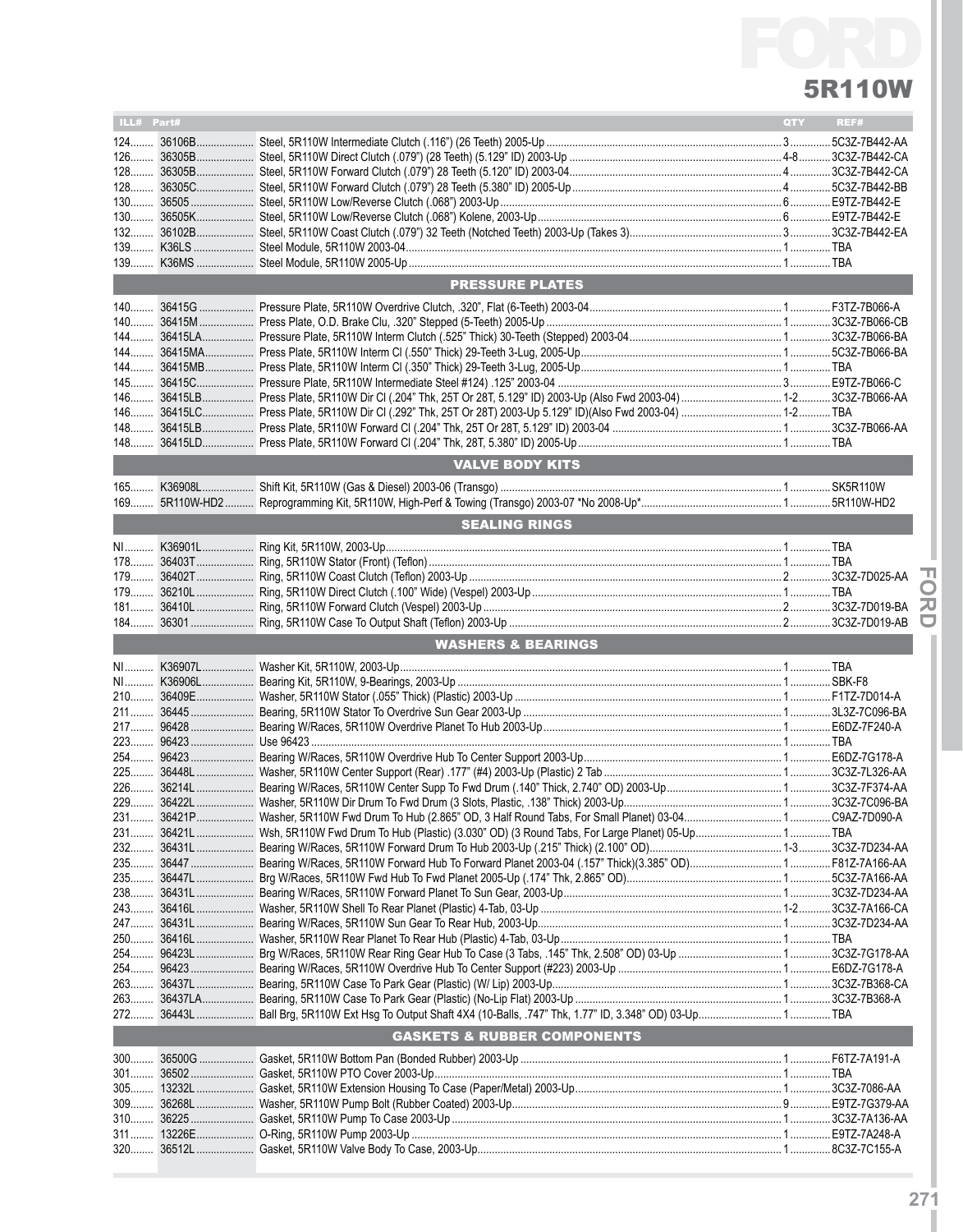|       | <b>5R110W</b> |                                         |     |      |
|-------|---------------|-----------------------------------------|-----|------|
|       | ILL# Part#    |                                         | QTY | REF# |
|       |               |                                         |     |      |
|       |               |                                         |     |      |
|       |               |                                         |     |      |
|       |               |                                         |     |      |
|       |               |                                         |     |      |
|       |               | TECHNICAL MANUALS                       |     |      |
| $400$ |               |                                         |     |      |
|       |               | <b>ELECTRICAL COMPONENTS</b>            |     |      |
|       |               |                                         |     |      |
|       |               |                                         |     |      |
|       |               |                                         |     |      |
|       |               |                                         |     |      |
|       |               |                                         |     |      |
|       |               |                                         |     |      |
|       |               |                                         |     |      |
|       |               |                                         |     |      |
|       |               |                                         |     |      |
|       |               | <b>MISCELLANEOUS COMPONENTS</b>         |     |      |
|       |               |                                         |     |      |
|       |               |                                         |     |      |
|       |               | <b>PUMPS &amp; PUMP COMPONENTS</b>      |     |      |
|       |               |                                         |     |      |
|       |               |                                         |     |      |
|       |               |                                         |     |      |
|       |               |                                         |     |      |
| œ     |               |                                         |     |      |
| O     |               |                                         |     |      |
| ш.    |               |                                         |     |      |
|       |               |                                         |     |      |
|       |               |                                         |     |      |
|       |               |                                         |     |      |
|       |               |                                         |     |      |
|       |               |                                         |     |      |
|       |               |                                         |     |      |
|       |               | <b>DRUMS &amp; CLUTCH HUBS</b>          |     |      |
|       |               |                                         |     |      |
|       |               |                                         |     |      |
|       |               |                                         |     |      |
|       |               |                                         |     |      |
|       |               |                                         |     |      |
|       |               |                                         |     |      |
|       |               |                                         |     |      |
|       |               |                                         |     |      |
|       |               |                                         |     |      |
|       |               |                                         |     |      |
|       |               |                                         |     |      |
|       |               |                                         |     |      |
|       |               |                                         |     |      |
|       |               |                                         |     |      |
|       |               | PLANETS, RING GEARS, SUN GEARS & SHELLS |     |      |
|       |               |                                         |     |      |
|       |               |                                         |     |      |
|       |               |                                         |     |      |
|       |               |                                         |     |      |
|       |               |                                         |     |      |
|       |               |                                         |     |      |
|       |               |                                         |     |      |
|       |               |                                         |     |      |
|       |               |                                         |     |      |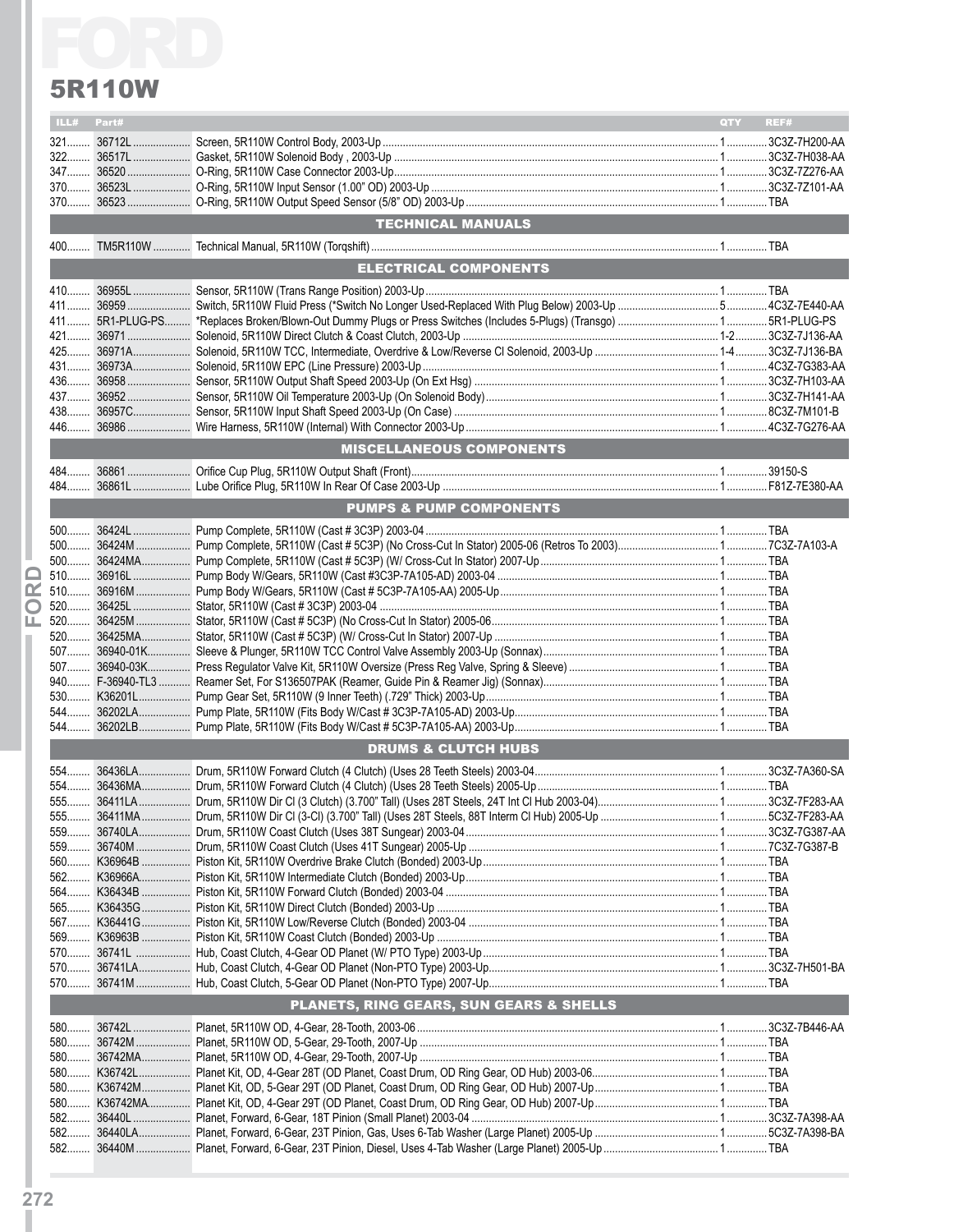

| ILL# Part# |                                                | QTY | REF# |
|------------|------------------------------------------------|-----|------|
|            |                                                |     |      |
|            |                                                |     |      |
|            |                                                |     |      |
| 584        |                                                |     |      |
| 590        |                                                |     |      |
| $590$      |                                                |     |      |
|            |                                                |     |      |
|            |                                                |     |      |
| 594        |                                                |     |      |
|            |                                                |     |      |
| $602$      |                                                |     |      |
| $604$      |                                                |     |      |
| $610$      |                                                |     |      |
| 610        |                                                |     |      |
| $622$      |                                                |     |      |
|            |                                                |     |      |
|            |                                                |     |      |
|            | <b>SPRAGS &amp; ONE WAY CLUTCHES</b>           |     |      |
|            |                                                |     |      |
|            |                                                |     |      |
|            |                                                |     |      |
|            |                                                |     |      |
| 644        |                                                |     |      |
|            |                                                |     |      |
|            | <b>SHAFTS</b>                                  |     |      |
|            |                                                |     |      |
|            |                                                |     |      |
|            |                                                |     |      |
| 678        |                                                |     |      |
| 678        |                                                |     |      |
| 690        |                                                |     |      |
| 699        |                                                |     |      |
| 699        |                                                |     |      |
| 699        |                                                |     |      |
|            | <b>VALVE BODIES &amp; COMPONENTS</b>           |     |      |
|            |                                                |     |      |
|            |                                                |     |      |
|            |                                                |     |      |
| 746        |                                                |     |      |
|            |                                                |     |      |
|            | <b>CASES &amp; HOUSINGS</b>                    |     |      |
|            |                                                |     |      |
|            |                                                |     |      |
| 760        |                                                |     |      |
| 760        |                                                |     |      |
|            |                                                |     |      |
|            |                                                |     |      |
| 761        |                                                |     |      |
| 761        |                                                |     |      |
| 765        |                                                |     |      |
|            |                                                |     |      |
| 770        |                                                |     |      |
| $779$      |                                                |     |      |
| 783        |                                                |     |      |
| 798        |                                                |     |      |
|            |                                                |     |      |
|            |                                                |     |      |
|            | <b>SNAP RINGS, PISTONS &amp; MISCELLANEOUS</b> |     |      |
| NI         |                                                |     |      |
| 871        |                                                |     |      |
|            |                                                |     |      |
|            |                                                |     |      |

**IFor dI**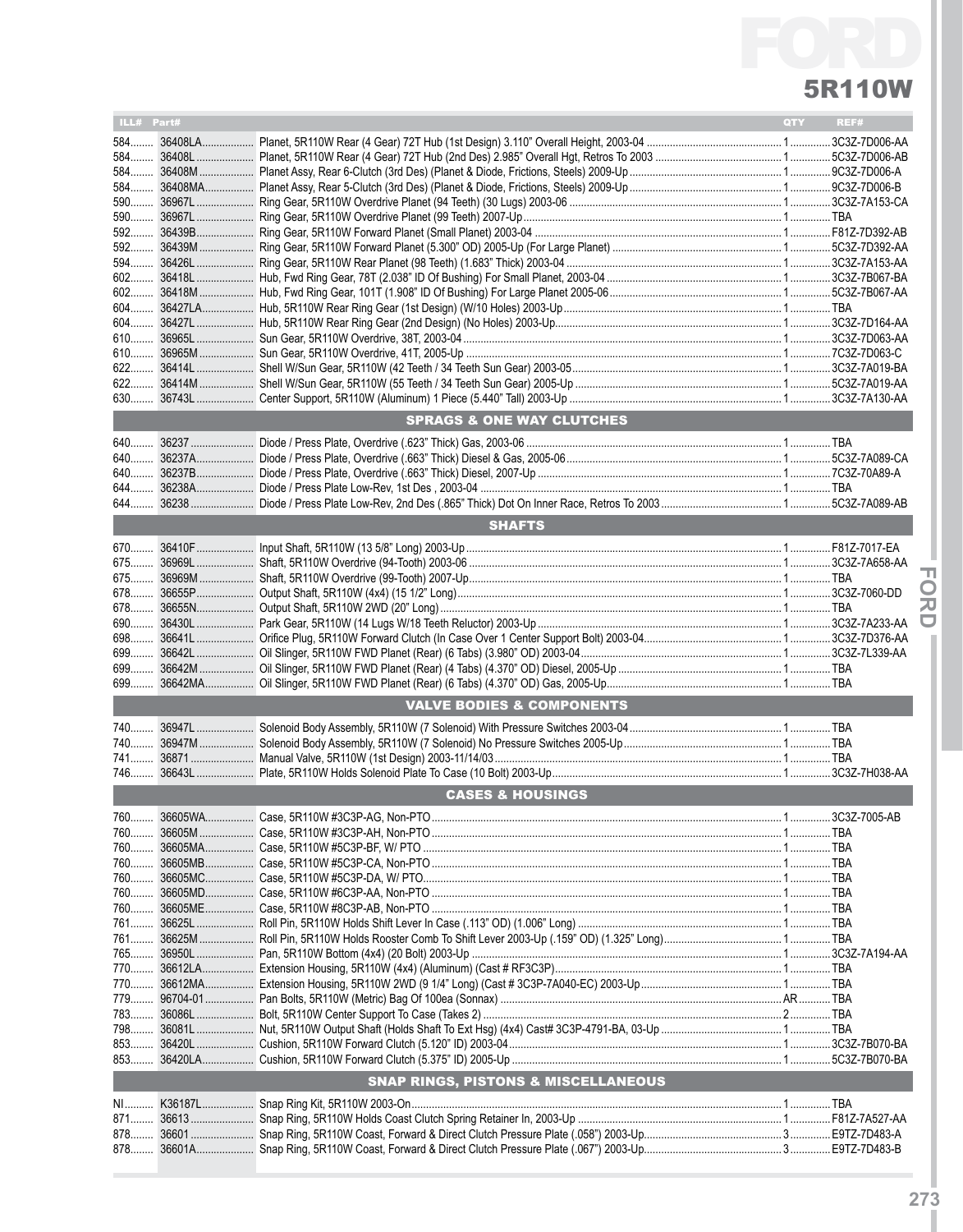|      | 5R110W |            |      |
|------|--------|------------|------|
| ILL# | Part#  | <b>QTY</b> | REF# |
|      |        |            |      |
|      |        |            |      |
|      |        |            |      |
|      |        |            |      |
|      |        |            |      |
|      |        |            |      |
|      |        |            |      |
|      |        |            |      |
|      |        |            |      |
|      |        |            |      |
|      |        |            |      |
|      |        |            |      |
|      |        |            |      |
|      |        |            |      |
|      |        |            |      |
|      |        |            |      |
|      |        |            |      |
|      |        |            |      |
|      |        |            |      |
|      |        |            |      |
|      |        |            |      |
|      |        |            |      |
|      |        |            |      |
|      |        |            |      |
|      |        |            |      |
|      |        |            |      |
|      |        |            |      |
|      |        |            |      |

**IFor**